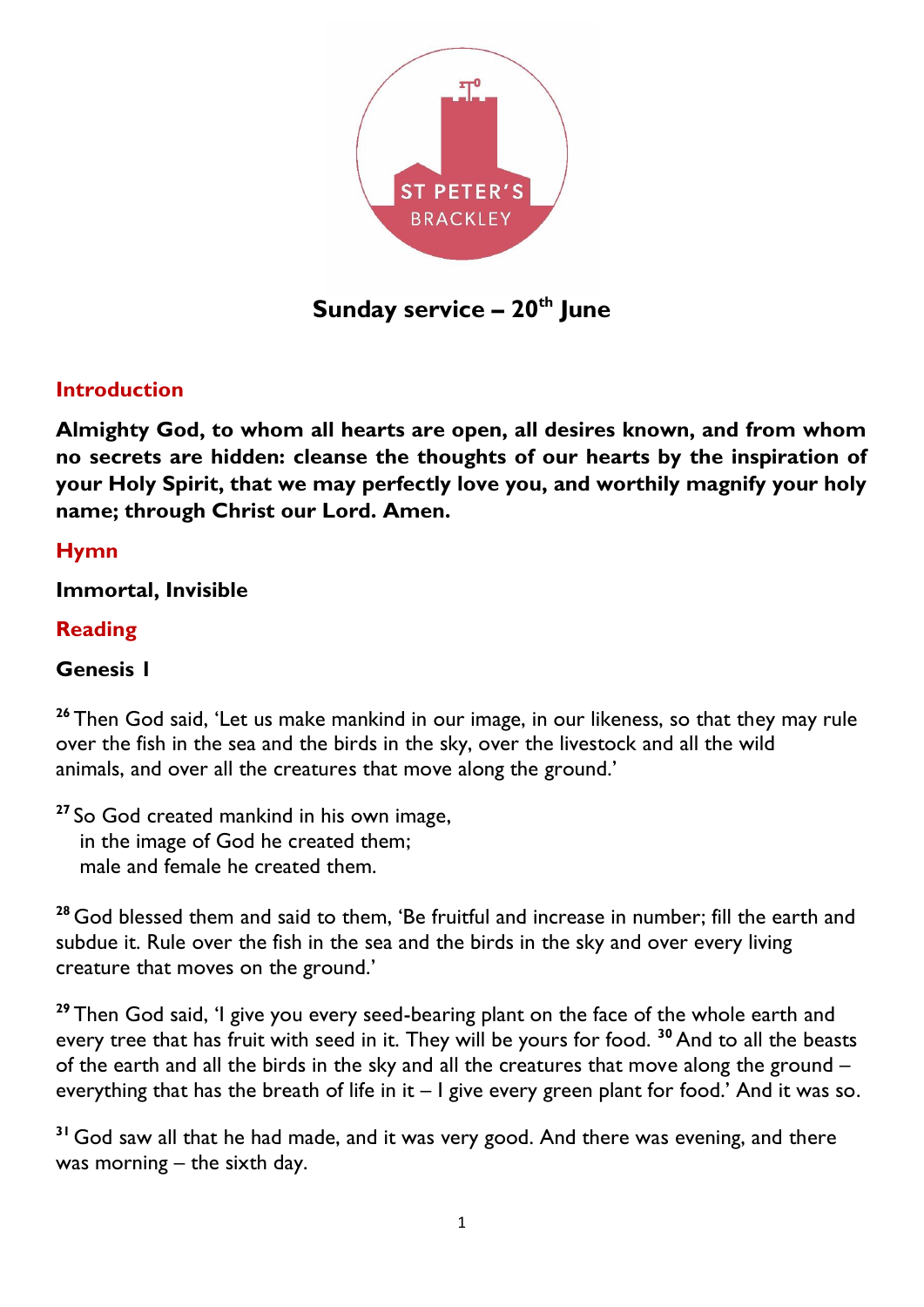## **Sermon**

# **Creed**

**We believe in one God, the Father, the Almighty, maker of heaven and earth, of all that is, seen and unseen.** 

**We believe in one Lord, Jesus Christ, the only Son of God, eternally begotten of the Father, God from God, Light from Light, true God from true God, begotten, not made, of one Being with the Father; through him all things were made. For us and for our salvation he came down from heaven, was incarnate from the Holy Spirit and the Virgin Mary and was made man. For our sake he was crucified under Pontius Pilate; he suffered death and was buried. On the third day he rose again in accordance with the Scriptures; he ascended into heaven and is seated at the right hand of the Father. He will come again in glory to judge the living and the dead, and his kingdom will have no end.**

**We believe in the Holy Spirit, the Lord, the giver of life, who proceeds from the Father and the Son, who with the Father and the Son is worshipped and glorified, who has spoken through the prophets.** 

**We believe in one holy catholic and apostolic Church. We acknowledge one baptism for the forgiveness of sins. We look for the resurrection of the dead, and the life of the world to come. Amen.**

### **Prayers**

**Our Father, who art in heaven, hallowed be Thy name. Thy Kingdom come, Thy will be done, on earth as it is in heaven. Give us this day our daily bread and forgive us our trespasses, as we forgive those who trespass against us. And lead us not into temptation, but deliver us from evil. For Thine is the Kingdom, the power and the glory, for ever and ever. Amen.**

### **Hymn**

**For the beauty of the earth**

### **Communion**

**Almighty God, our heavenly Father, we have sinned against you and against our neighbour in thought and word and deed, through negligence, through weakness, through our own deliberate fault. We are truly sorry and repent of all our sins. For the sake of your Son Jesus Christ, who died for us, forgive us all that is past and grant that we may serve you in newness of life to the glory of your name. Amen.**